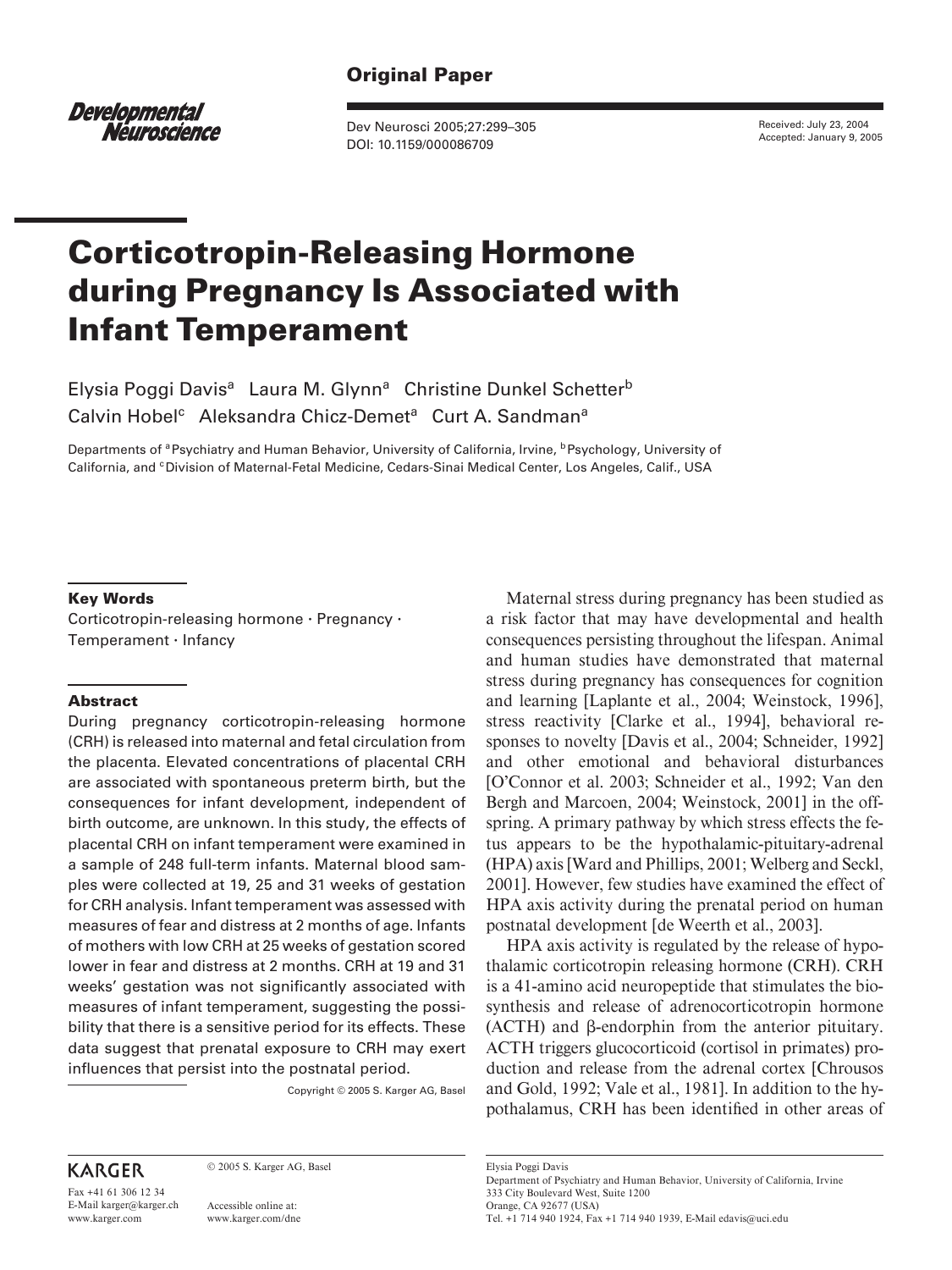the brain with high quantities localized in the central nucleus of the amygdala and the bed nucleus of the stria terminalis [Avishai-Eliner et al., 2002; Schulkin, 1999].

During primate pregnancy CRH is also released from the placenta into the bloodstream. The human placenta contains mRNA for CRH as early as the 7th week of gestation [Petraglia et al., 1987]. Fetal and maternal levels are correlated because the active peptide is released into both the maternal and fetal circulation [Economides et al., 1987; Gitau et al., 2004; Goland et al., 1988; Stalla et al., 1989]. Placental CRH is identical to hypothalamic CRH in structure, immunoreactivity and bioactivity [Petraglia et al., 1996]. There is, however, a crucial difference. In contrast to the negative control on hypothalamic CRH, glucocorticoids stimulate the expression of hCRH mRNA in the placenta. Placental CRH is released establishing a positive feedback loop that allows for the simultaneous increase of CRH, ACTH, and cortisol in the maternal and fetal compartments over the course of gestation [King et al., 2001a; Petraglia et al., 1996]. As pregnancy advances, levels of CRH in plasma reach those observed within the hypothalamic-pituitary portal system during stress [Lowry, 1993]. Hypothalamic CRH is not, however, detectable in the peripheral circulation. Plasma CRH is of placental origin [King et al., 2001b]. It is because of this HPA and placental circuit that there are increasing levels of CRH, ACTH, and cortisol in the maternal and fetal compartments during pregnancy. CRH has been proposed as one mechanism by which prenatal stress influences fetal and infant development [Avishai-Eliner et al., 2002; Sandman et al., 1999].

An increasing number of studies have reported that women who have high concentrations of placental CRH for their gestational stage are at significantly elevated risk for premature delivery [Erickson et al., 2001; Hobel et al., 1999; Holzman et al., 2001; Inder et al., 2001; McLean et al., 1995; Moawad et al., 2002; Smith et al., 2003; Wadhwa et al., 2004]. Placental CRH also has a direct effect on the fetus and plays a role in fetal development and maturation [Mastorakos and Ilias, 2003]. For instance, it was found that prenatal exposure to elevated CRH resulted in impaired ability of the human fetus to distinguish a novel tone from familiar tones at 32 weeks' gestation [Sandman et al., 1999]. Animal models suggest that the influence of prenatal exposure to elevated levels of CRH persists to the postnatal period. Stress-related increases of CRH accelerate the developmental trajectory of other species such as the western spadefoot tadpole. However, this acceleration comes at the cost of long-term impairment in survival skills for the mature toad [Denver, 1997]. Additionally, prenatal administration of CRH in the rodent delays growth and increases vocalizations in response to isolation [Williams et al., 1995]. These findings are particularly interesting because the rodent placenta does not produce CRH and exposure does not result in premature delivery. Thus the influences noted in these studies of prenatal CRH treatment reflect effects on the fetal CNS without complications of premature birth.

The effects of placental CRH on human postnatal development have not been investigated. Research with both human and nonhuman primates has demonstrated that an important consequence of prenatal exposure to stress and stress hormones is an increase in fearful or reactive behavior [Davis et al., 2004; Schneider, 1992; Welberg and Seckl, 2001]. It has been further illustrated that the effects of prenatal stress on development are related to the timing of exposure [Schneider et al., 1992; Laplante et al., 2004]. We examined, first, whether elevated maternal CRH during pregnancy might predict increased fear and distress in the offspring and second, whether there was a critical period during fetal development for the effects of CRH on infant temperament. CRH was measured at three time points during pregnancy starting at the 19th week of gestation. Infant fear and distress behaviors were evaluated at 2 months of age. It has been documented that placental CRH influences length of gestation and that infants born prematurely or small for gestational age (GA) are at risk for a wide variety of developmental problems [Peterson et al., 2003]. Because we were interested in examining the impact of placental CRH on infant development independent of birth outcome, only full-term infants were included in this study.

# **Methods**

# *Participants*

Two hundred and forty-eight women with healthy singleton term pregnancies were recruited serially between 1999 and 2003 from two obstetrics clinics in Southern California prior to the 16th week of pregnancy. Women gave informed consent for all aspects of the protocol, which was approved by the institutional review board for protection of human subjects. At delivery, mothers ranged in age from 18 to 43 years (mean =  $30.8$ , SD =  $5.3$ ), 72% of the women were married and 59% were primiparous. Annual household income for this sample ranged from USD 5,000 to over USD 100,000. Ninety-eight percent of women had graduated from high school and 48% were college graduates. Forty-nine percent of the women were non-Hispanic White, 20% were Hispanic White, 11% were African American and 9% were Asian. This sample is representative of low-risk pregnancies seen at these clinics. The infants of these women (116 girls and 132 boys) were assessed at 8 weeks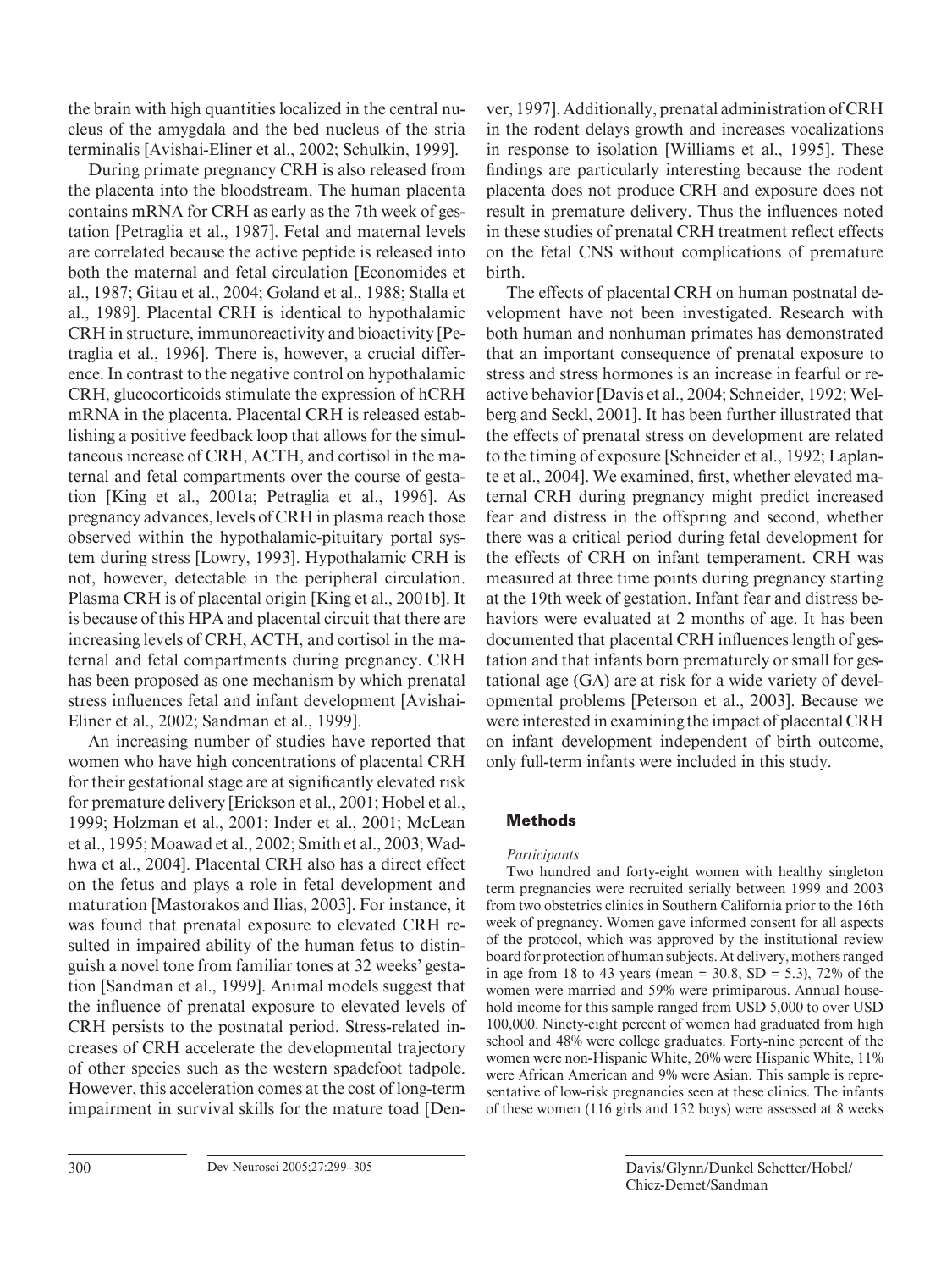of age  $(SD = 2.1)$ . All infants were born at term (mean  $GA = 39.5$ weeks,  $SD = 1.1$  weeks; mean weight = 3,540.02 g,  $SD = 505.5$  g), 71% were delivered vaginally. Infants in this sample were stable at the time of delivery and had a median 5-min Apgar score of 9  $(range = 4-9)$ .

#### *Procedures*

Maternal plasma samples were collected at 3 time points during pregnancy (19.1  $\pm$  0.8, 24.9  $\pm$  0.84, 30.8  $\pm$  0.98 weeks of gestation) for analysis of CRH concentration. Infant temperament and maternal psychological state were assessed at 8 weeks postpartum  $(SD = 2.1)$ .

#### *Measures*

*Placental CRH Assessment*. Blood samples (20 ml/draw) were withdrawn by antecubital venipuncture into EDTA (purple top) vacutainers and chilled on ice immediately. Samples were centrifuged at 2,000 *g* (15 min) and the plasma decanted into polypropylene tubes containing 500 kIU/ml aprotinin (Sigma Chemical Co., St. Louis, Mo., USA) and stored at  $-70^{\circ}$ C until assayed.

CRH concentrations (pg/ml) were determined by radioimmunoassay (RIA; Bachem Peninsula Laboratories, San Carlos, Calif., USA). Plasma samples (1–2 ml) were extracted with three volumes of ice-cold methanol, mixed, allowed to stand for 10 min at 4 ° C and then centrifuged at 1,700  $g$  for 20 min at  $4^{\circ}$ C by the modified method of Linton et al. [1995]. The pellets were washed with 0.5 ml methanol, and the combined supernatants dried down (Savant SpeedVac concentrator): Reconstituted samples in assay buffer were incubated with anti-CRH serum (human) for 48 h at 4°C followed by a 24-hour incubation with  $^{125}$ I-CRH. Both labeled and unlabeled CRH were collected by immunoprecipitation with goat anti-rabbit IgG serum and normal rabbit serum after 90 min incubation at room temperature. Samples were centrifuged at 1,700 *g*  (20 min) at  $4^{\circ}$ C and the aspirated pellets were quantified with a gamma scintillation counter. The CRH assay had less than 0.01% cross-reactivity with ovine CRH, 36% cross-reactivity with bovine CRH, and non-detectable reactivity with human ACTH. The intraassay and inter-assay coefficient of variance ranges from 5 to 15% respectively. Data reduction for the RIA assay was with a computer assisted four-parameter logistics program [Rodbard and Hutt, 1974].

*Infant Temperament*. Infant temperament was assessed using a modified version of two of the subscales of the Infant Behavior Questionnaire, a standardized instrument designed to assess temperament in infancy by maternal report [Gartstein and Rothbart, 2003]. The 8-item fear scale assesses the extent to which infants display fearful reactions to novel or surprising stimuli (e.g., How often during the past week did the baby startle to a loud sound or sudden noise?). The 12-item distress scale assesses levels of fussiness or irritability (e.g., How often during the past week did the baby fuss or show distress while in a confining place or position?). Mothers rated their infant on each item using a 5-point Likert scale ranging from 1 (never) to 5 (always). Responses to items from each scale were averaged to create a score for fear and a score for distress. Published reliability and validity data for the Infant Behavior Questionnaire indicates that this instrument has strong psychometric properties. Cronbach  $\alpha$ -coefficients for these scales were 0.90 and 0.81 and intercorrelation between ratings given by the primary and secondary caregiver were 0.75 and 0.57 for fear and distress, respectively [Gartstein and Rothbart, 2003] .



**Fig. 1.** Mean CRH levels at 19, 25 and 31 weeks of gestation.

*Maternal Psychological Assessments*. To control for the influence of maternal affect during the postnatal period on ratings of infant temperament, maternal anxiety and depression also were measured. Maternal postpartum depression was evaluated using the short form of the Center for Epidemiological Studies Depression Inventory [Santor and Coyne, 1997]. Responses to each of the 9 items in this measure were recorded on a 4-point Likert scale with a range of 0–3. Anchor points, in terms of days per week, were 'rarely or none of the time (less than 1 day)' to 'most or all of the time (5–7 days)'. The final score could span from 0 to 27, with a higher score indicating greater impairment. This measure has been extensively used and published studies demonstrate both internal consistency (Cronbach's  $\alpha = 0.84$ ) and validity of this measure [Santor and Coyne, 1997].

State anxiety was measured using the State Anxiety subscale of the State-Trait Anxiety Inventory [STAI; Spielberger, 1983]. This 10-item scale assessed the extent to which participants had experienced anxiety-related symptoms or emotions using a 4-point Likert scale ranging from 1 (not at all) to 4 (very much). State anxiety scores could range from a minimum of 10 to a maximum of 40. The STAI has been used for research purposes with both pregnant [Rini et al., 1999] and non-pregnant samples. The STAI has good internal consistency with a Chronbach's  $\alpha$ -coefficient of 0.92 [Spielberger, 1983].

#### **Results**

# *Placental CRH Assessment*

As illustrated in figure 1, levels of CRH increased significantly from 19 to 25 weeks' GA  $[t(247) = 12.5, p <$ 0.001] and from 25 to 31 weeks' GA  $[t(247) = 18.6, p <$ 0.001]. Median CRH levels were 15.2 pg/ml at 19 weeks, 33.1 pg/ml at 25 weeks and 187.7 pg/ml at 31 weeks. CRH levels at the three measurement periods were modestly correlated (with r ranging from 0.24 to 0.30,  $p < 0.001$ ). A square root transformation was employed to reduce the skew of the CRH values.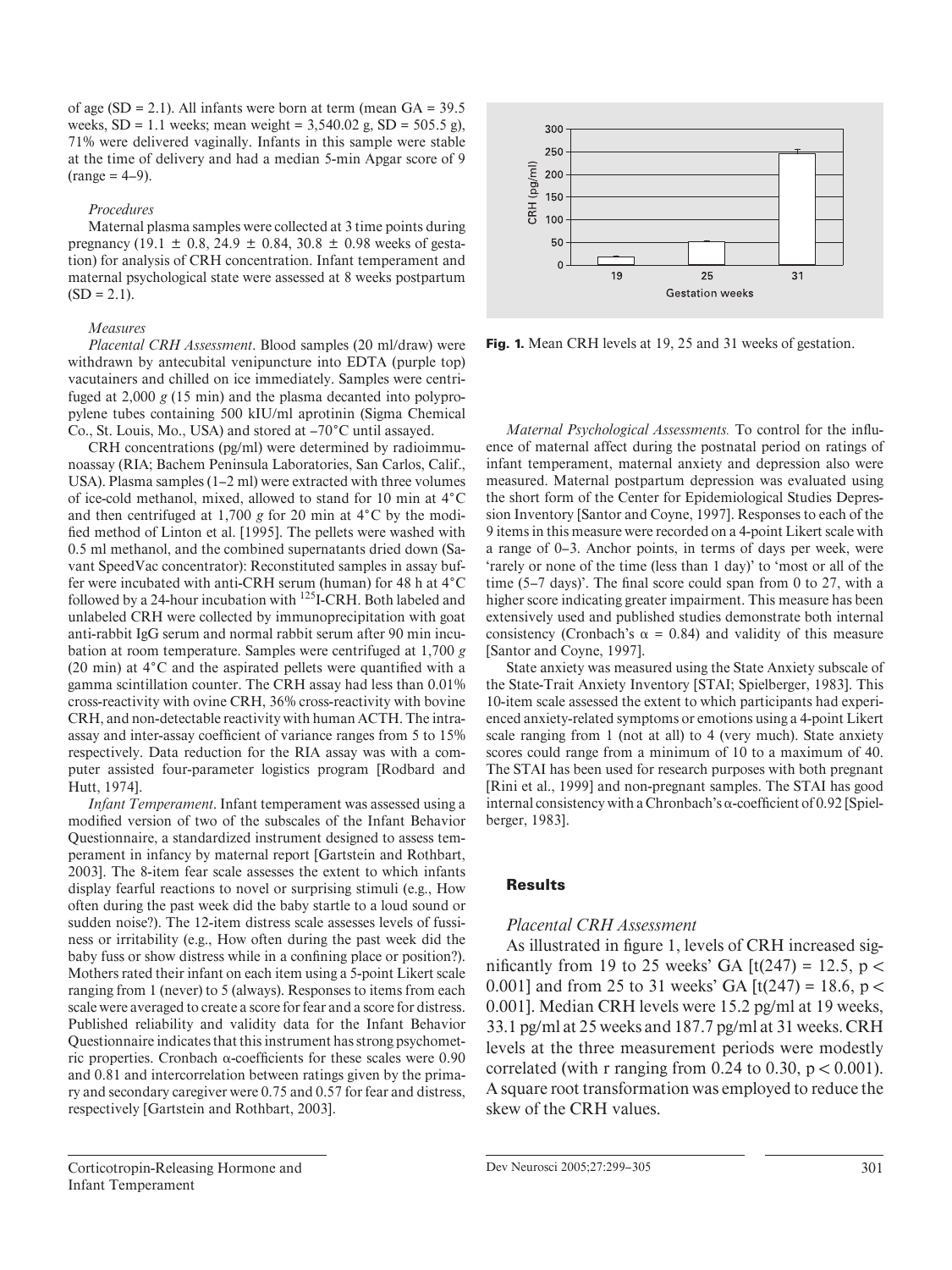

**Fig. 2.** CRH and temperament. GA = Gestational age.

### *Infant Temperament*

Infant fear scores ranged from 1.3 to 3.4 (mean  $= 2.0$ ,  $SD = 0.45$ ). Infant distress scores ranged from 1.2 to 4.3 (mean  $= 2.6$ , SD  $= 0.59$ ). Fear and distress were moderately correlated  $[r(248) = 0.40, p < 0.001]$ . At 2 months, mean levels of fear and distress did not differ significantly based on sex of the infant  $[t(247) = 0.45, p = 0.66$  and  $t(247) = 0.17$ ,  $p = 0.87$ , respectively], method of delivery [vaginal vs. cesarean section,  $t(247) = 0.77$ ,  $p = 0.44$  and  $t(246) = 0.69$ ,  $p = 0.48$ , or parity  $[t(247) = 1.6, p = 0.13]$ and  $t(246) = 1.5$ ,  $p = 0.10$ . Furthermore, annual household income, used as an index of socioeconomic status, was not correlated with infant temperament  $[r(246) =$ 0.05,  $p = 0.31$  and  $r(246) = 0.06$ ,  $p = 0.024$ ].

# *Placental CRH and Infant Temperament*

To determine whether CRH levels during pregnancy affected infant temperament we examined whether the offspring from mothers with higher levels of placental CRH during pregnancy displayed higher levels of fear or distress. Three regression analyses indicated that placental CRH only at 25 weeks, but not at 19 or 31 weeks, significantly predicted infant temperament: fear  $(R^2 = 0.04,$  $\beta = 0.15$ , t = 2.4, p < 0.01) and distress (R<sup>2</sup> = 0.03,  $\beta$  = 0.16,  $t = 2.5$ ,  $p < 0.01$ ). Further, there was evidence that these associations were nonlinear (i.e. a cubic solution

accounted for more variance). Thus, temperament measures were compared in groups of infants divided into quartiles based on levels of CRH at 25 weeks of GA. Group 1 comprised individuals with low levels of CRH at 25 weeks (n = 63), groups 2 (n = 61) and 3 (n = 60) contain individuals with middle levels of CRH and group  $4$  (n = 64) contained individuals with high levels of CRH. As illustrated in figure 2, differences among the 4 groups were significant for ratings of fear  $[F(3,244) = 3.3, p <$ 0.05] and there was a non-significant trend for the four groups to differ in ratings of distress  $[F(3,244) = 2.4, p =$ 0.07]. The group with the lowest level of CRH at 25 weeks displayed the lowest levels of fear and distress in infancy. Tukey corrected post hoc tests indicated that group 1 displayed significantly lower levels of fear than groups 2, 3 and 4 (all  $p$  values <0.05). Similarly, measures of infant distress were significantly lower for group 1 than groups 3 and 4 (all p values  $\leq 0.05$ ).

There is evidence that maternal psychological state during the postpartum period may independently influence infant temperament and the maternal perception of infant temperament [Pauli-Pott et al., 2003]. The contribution of these factors to the relation between CRH and infant temperament was examined to assess this alternative explanation. Ratings of infant fear behavior were associated with maternal postpartum anxiety  $[r(248) =$ 0.15,  $p < 0.05$ ], but not maternal postpartum depression  $[r(248) = 0.12, p = 0.07]$ . Ratings of infant distress were correlated with both postpartum maternal anxiety  $[r(248) = 0.29, p < 0.001]$  and depression  $[r(248) = 0.31,$  $p < 0.001$ ]. Postpartum maternal anxiety and depression were entered as covariates and the relation between CRH at the 25th week of gestation and infant temperament was re-examined. Including maternal mood as covariates did not change the relations between CRH and infant temperament [fear ratings:  $F(3,243) = 3.2$ ,  $p < 0.05$  and distress ratings:  $F(3,243) = 2.4$ ,  $p = 0.07$ .

# **Discussion**

The HPA axis is altered dramatically during pregnancy because the placenta expresses the genes for CRH (hCRH mRNA). In contrast to the negative control on hypothalamic CRH, glucocorticoids stimulate the expression of hCRH mRNA in the placenta, establishing a positive feedback loop that allows for the simultaneous increase of CRH, ACTH, and cortisol over the course of gestation [Petraglia et al., 1996]. By this mechanism the effects of stress may be amplified during pregnancy and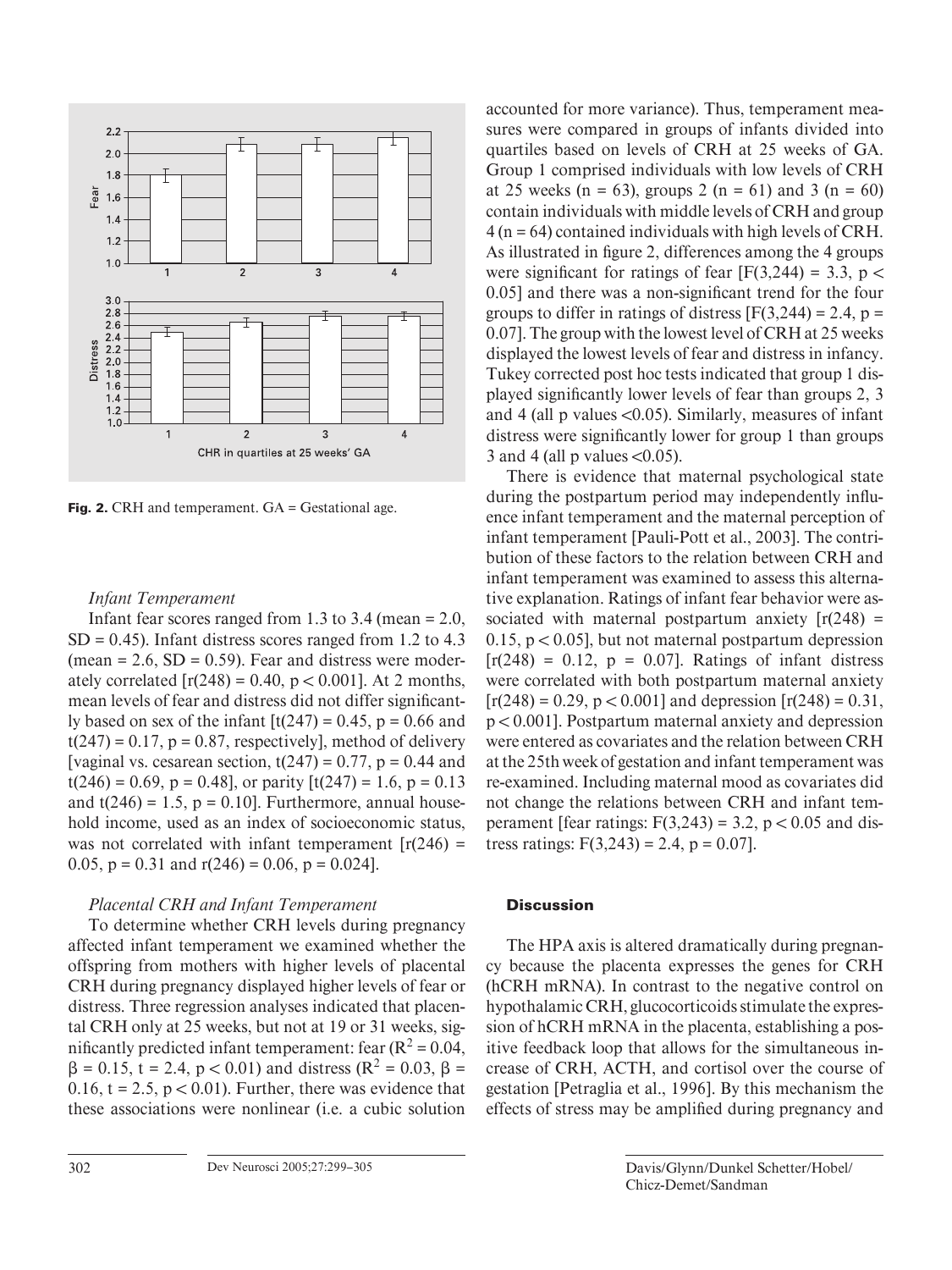thereby increase the synthesis and release of CRH. Consistent with previous studies we found that levels of maternal plasma CRH increase over the course of pregnancy, with the greatest increase occurring in the third trimester. Maternal plasma CRH during pregnancy is of placental, not hypothalamic origin. Hypothalamic contributions, even after extreme stress, are diluted after leaving the portal system and are not detectable in the peripheral circulation [King et al., 2001a].

During pregnancy CRH has been proposed to regulate a placental clock that initiates a cascade of events leading to parturition [Smith et al., 2003]. Significant elevations in CRH are associated with preterm delivery [Hobel et al., 1999; Holzman et al., 2001; McLean et al., 1995; Wadhwa et al., 1998, 2004; Sandman, 1998]. A precocious rise in CRH may signify a hostile environment [Denver, 1997] and precipitate a cascade of events that influences the fetal nervous system. A rodent model has demonstrated that prenatal treatment with CRH alters behavior in the offspring [Williams et al., 1995]. Furthermore, we have shown that elevated CRH during the prenatal period, in humans, is related to delayed habituation in the human fetus [Sandman et al., 1999].

The data presented here suggest that exposure of the human fetus to CRH affects infant temperament. Fetuses exposed to lower levels of maternal CRH at 25 weeks of gestation were rated by their mothers as exhibiting less fear and distress behavior in infancy. Importantly all infants in this study were born at term and thus, this finding is not related to the established consequences of preterm delivery. CRH levels at 19 and 33 weeks were not significantly associated with infant temperament indicating that there may be a critical period for observing programming influences of CRH on infant temperament. These data indicate that CRH may influence fetal CNS development and are consistent with the few existing studies showing that elevated CRH during the prenatal period is related to impairments in learning and behavior [Sandman et al., 1999; Williams et al., 1995].

Observational studies, such as this one, rely on naturally occurring variations in maternal hormones rather than experimental manipulations. Thus, the possibility that the association between CRH and infant temperament is due to other factors cannot be eliminated. Neither SES, based on annual household income, nor parity were related to infant temperament in this sample. Postnatal maternal anxiety and depression were associated with report of infant fear and distress behavior. However, after controlling for postpartum maternal psychological state the relation between placental CRH and infant temperament was not altered, supporting our conclusion that prenatal experiences were responsible for this association.

The mechanisms underlying the associations between placental CRH and fear and distress behaviors in infancy are unknown. One possible explanation is that CRH acts directly on regions of the brain that underlie these temperament characteristics. There is evidence that CRH may cross the adult blood-brain barrier [Kastin and Akerstrom, 2002]. Furthermore, the blood-brain barrier is immature during fetal development and thus it is more likely to be permeated by peptides such as CRH [Ohtsuki, 2004; Stonestreet et al., 2000]. Furthermore, CRH receptor mRNA is widely distributed in the brain [Wang et al., 2001] suggesting that the fetal nervous system is a plausible target for placental CRH. Limbic regions, including the amygdala, are rich in CRH receptors [Eghbal-Ahmadi et al., 1998; Schulkin, 1999] and intra-amygdala administration of CRH is anxiogenic [Dunn and Berridge, 1990]. Animal studies have shown that exposure to elevated CRH during critical periods of an organism's maturation influences the development of these regions [Avishai-Eliner et al., 2002]. Thus it is possible that the association between placental CRH and infant temperament may be due to effects of CRH on these limbic regions.

However, human studies, such as this one, cannot distinguish between direct effects of CRH on the fetal CNS and those effects that might result from the impact of CRH-induced release of ACTH and cortisol. Fetal hypothalamic and placental CRH stimulate fetal pituitary ACTH secretion, which controls adrenocortical functional development [Mastorakos and Ilias, 2003]. CRH could alter infant behavior through programming of the development of the fetal HPA axis and the ensuing effects of cortisol production. In support of this possibility, prenatal exposure to glucocorticoids leads to an increase in fearful or reactive behavior in the offspring [Ward et al., 2000; Welberg and Seckl, 2001]. Additionally, prenatal treatment with glucocorticoids increases CRH mRNA levels in the central nucleus of the amygdala, a key locus for the effects of the neuropeptide on the expression of fear and anxiety [Welberg et al., 2001].

In summary, these data suggest that there may be a sensitive period for the effect of placental CRH on infant temperament. The time course of development of CRH receptors in the CNS is unknown [Avishai-Eliner et al., 2002]. We found associations between CRH and infant temperament at 25 weeks of GA (the end of the 2nd trimester) but not at 19 or 33 weeks of GA, suggesting that this may be a period of vulnerability to exposure to ele-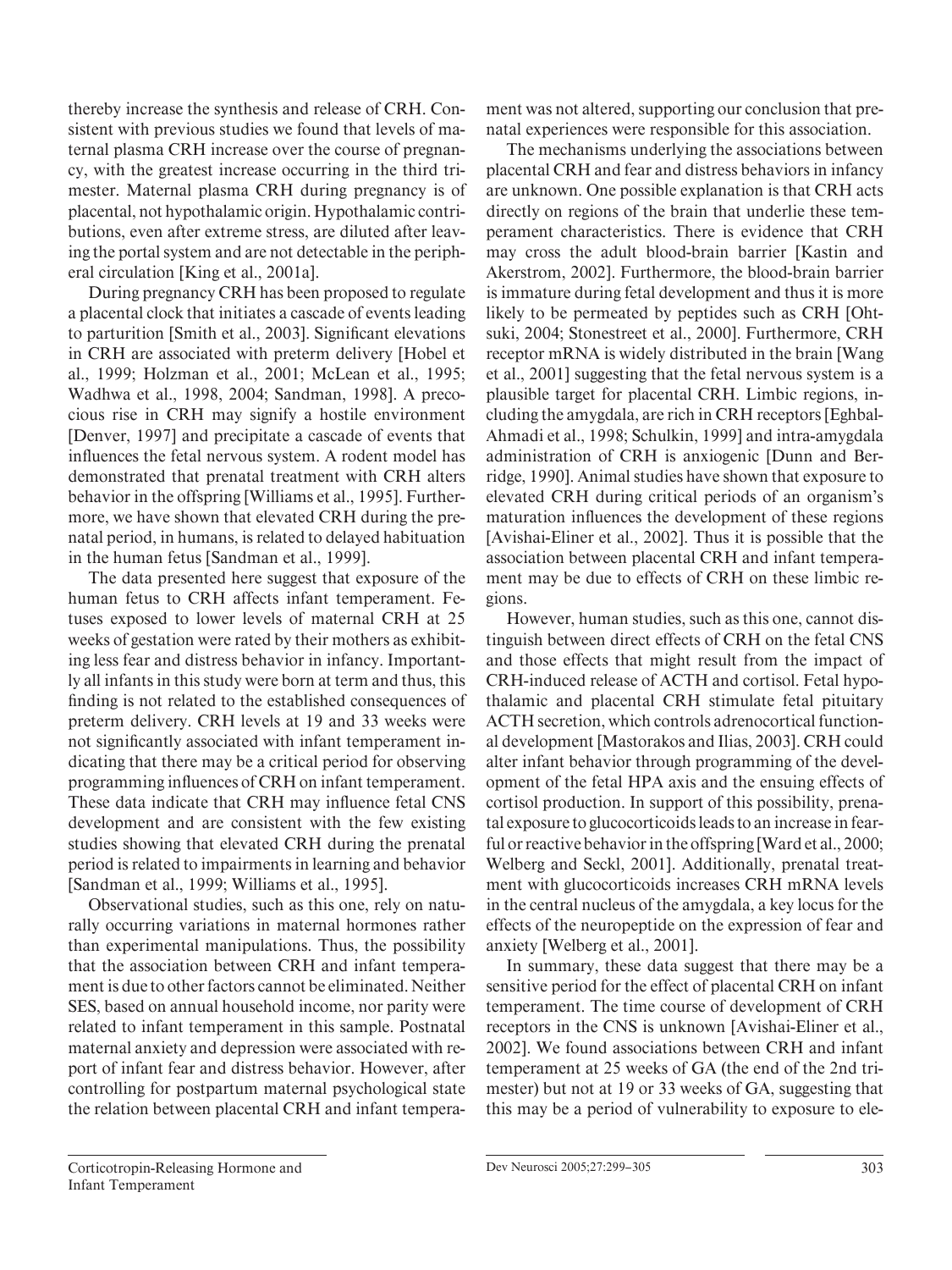vated levels of CRH. Several studies with human and nonhuman primates have suggested that the fetus is more susceptible to the effects of stress during the second trimester of pregnancy [DiPietro, 2004; Schneider, 1992]. Our findings support these observations and suggest that the second trimester may be a time when the fetus is vulnerable to the influences of stress signals such as CRH.

#### **References**

- Avishai-Eliner S, Brunson KL, Sandman CA, Baram TZ (2002): Stressed-out, or in (utero)? TRENDS Neurosci 25:518-524.
- Chrousos GP, Gold PW (1992): The concept of stress and stress system disorders. JAMA 267: 1244–1252.
- Clarke AS, Wittwer DJ, Abbott DH, Schneider ML (1994): Longterm effects of prenatal stress on HPA activity in juvenile rhesus monkeys. Dev Psychobiol 27:257–269.
- Davis EP, Snidman N, Wadhwa PD, Glynn L, Dunkel Schetter C, Sandman CA (2004): Prenatal maternal anxiety and depression predict negative behavioral reactivity in infancy. Infancy 6:319-331
- Denver RJ (1997): Environmental stress as a developmental cue: Corticotropin-releasing hormone is a proximate mediator of adaptive phenotypic plasticity in amphibian metamorphosis. Horm Behav 31: 169–179.
- de Weerth C, van Hees Y, Buitelaar J (2003): Prenatal maternal cortisol levels and infant behavior during the first 5 months. Early Hum Dev 74: 139–151.
- DiPietro JA (2004): The role of prenatal maternal stress in child development. Curr Dir Psychol Sci 13: 71–74.
- Dunn AJ, Berridge CW (1990): Physiological and behavioral responses to corticotropin-releasing factor administration: Is CRF a mediator of anxiety or stress responses? Brain Res Brain  $Res Rev 15:71–100.$
- Economides D, Linton E, Nicolaides K, Rodeck CH, Lowry PJ, Chard T (1987): Relationship between maternal and fetal corticotropin-releasing hormone-41 and ACTH levels in human mid-trimester pregnancy. J Endocrinol  $114.497 - 501$ .
- Eghbal-Ahmadi M, Hatalski CG, Lovenberg TW, Avishai-Eliner S, Chalmers DT, Baram TZ (1998): The developmental profile of the corticotropin releasing factor receptor (CRF) in rat brain predicts distinct age-specific functions. Dev Brain Res 107:81-90.
- Erickson K, Thorsen P, Chrousos G, Grigoriadis DE, Khongsaly O, McGregor J, Schulkin J (2001): Preterm birth: Associated neuroendocrine, medical and behavioral risk factors. J Clin Endocrinol Metab 86:2544-2552.
- Gartstein MA, Rothbart MK (2003): Studying infant temperament via the revised infant behavior questionnaire. Infant Behav Dev 26:64-86.
- Gitau R, Fisk NM, Glover V (2004): Human fetal and maternal corticotrophin releasing hormone responses to acute stress. Arch Dis Child Fetal Neonatal Ed 89:F29–F32.
- Goland RS, Wardlaw SL, Blum M, Tropper PJ, Stark RI (1988): Biologically active corticotropin-releasing hormone in maternal and fetal plasma during pregnancy. J Obstet Gynecol 159: 884–890.
- Hobel CJ, Dunkel-Schetter C, Roesch SC, Castro LC, Arora CP (1999): Maternal plasma corticotropin-releasing hormone associated with stress at 20 weeks' gestation in pregnancies ending in preterm delivery. Am J Obstet Gynecol 180:257-263.
- Holzman C, Jetton J, Siler-Khodr T, Fisher R, Rip T (2001): Second trimester corticotropin-releasing hormone levels in relation to preterm delivery and ethnicity. Obstet Gynecol 97: 657–663.
- Inder WJ, Prickett TC, Ellis MJ, Hull L, Reid R, Benny PS, Livesey JH, Donald RA (2001): The utility of plasma CRH as a predictor of preterm delivery. J Clin Endocrinol Metab 86:5706-5710.
- Kastin AJ, Akerstrom V (2002): Differential interactions of urocortin/corticotropin-releasing hormone with the blood-brain barrier. Neuroendocrinology 75:367-374.
- King BR, Nicholson RC, Smith R (2001a): Placental corticotrophin-releasing hormone, local effects and fetomaternal endocrinology. Stress 4: 219–233.
- King BR, Smith R, Nicholson RC (2001b): The regulation of human corticotropin-releasing hormone gene expression in the placenta. Peptides 22:795-801.
- Laplante DP, Barr RG, Brunet A, Du Fort GG, Meaney MJ, Saucier JF, Zelazo PR, King S (2004): Stress during pregnancy affects general intellectual and language functioning in human toddlers. Pediatr Res 56: 400–410.
- Linton EA, Perkins AV, Hagan P, Poole S, Bristow AF, Tilders F, Corder R, Wolfe CDA (1995): Corticotropin-releasing hormone (CRH)-binding protein interference with CRH antibody binding: Implications for direct CRH immunoassay. J Endocrinol 146: 45–53.

#### **Acknowledgments**

This research was supported by grants from NIH (HD28413 and NS-41298). We wish to thank the families who participated in this project.

- Lowry PJ (1993): Corticotropin-releasing factor and its binding protein in human plasma. Ciba Found Symp 172: 108–115.
- Mastorakos G, Ilias I (2003): Maternal and fetal hypothalamic-pituitary-adrenal axes during pregnancy and postpartum. Ann NY Acad Sci  $997:136 - 149$
- McLean M, Bisits A, Davies J, Woods R, Lowry P, Smith R (1995): A placental clock controlling the length of human pregnancy. Nat Med 1: 460–463.
- Moawad AH, Goldenberg RL, Mercer B, Meis PJ, Iams JD, Das A, Caritis SN, Miodovnik M, Menard MK, Thurnau GR, Dombrowski M, Roberts JM (2002): The preterm prediction study: The value of serum alkaline phosphatase, alpha-fetoprotein, plasma corticotropinreleasing hormone, and other serum markers for the prediction of spontaneous preterm birth. Am J Obstet Gynecol 186:990-996.
- O'Connor TG, Heron J, Golding J, Glover V (2003): Maternal antenatal anxiety and behavioural/emotional problems in children: A test of a programming hypothesis. J Child Psychol Psychiatry 44: 1025–1036.
- Ohtsuki S (2004): New aspects of the blood-brain barrier transporters: Its physiological roles in the central nervous system. Biol Pharmacol Bull 10: 1489–1496.
- Pauli-Pott U, Mertesacker B, Bade U, Haverkock A, Beckmann D (2003): Parental perceptions and infant temperament development. Infant Behav Dev 26:27-48.
- Peterson BS, Anderson AW, Ehrenkranz R, Staib LH, Tageldin M, Colson E, Gore JC, Duncan CC, Makuch R, Ment LR (2003): Regional brain volumes and their later neurodevelopmental correlates in term and preterm infants. Pediatrics 111: 939–948.
- Petraglia F, Florio P, Nappi C, Genazzani AR (1996): Peptide signaling in human placenta and membranes: Autocrine, paracrine, and endocrine mechanisms. Endocr Rev 17:156-186.
- Petraglia F, Sawchenko PE, Rivier J, Vale W (1987): Evidence for local stimulation of ACTH secretion by corticotropin-releasing factor in human placenta. Nature 328:717-719.